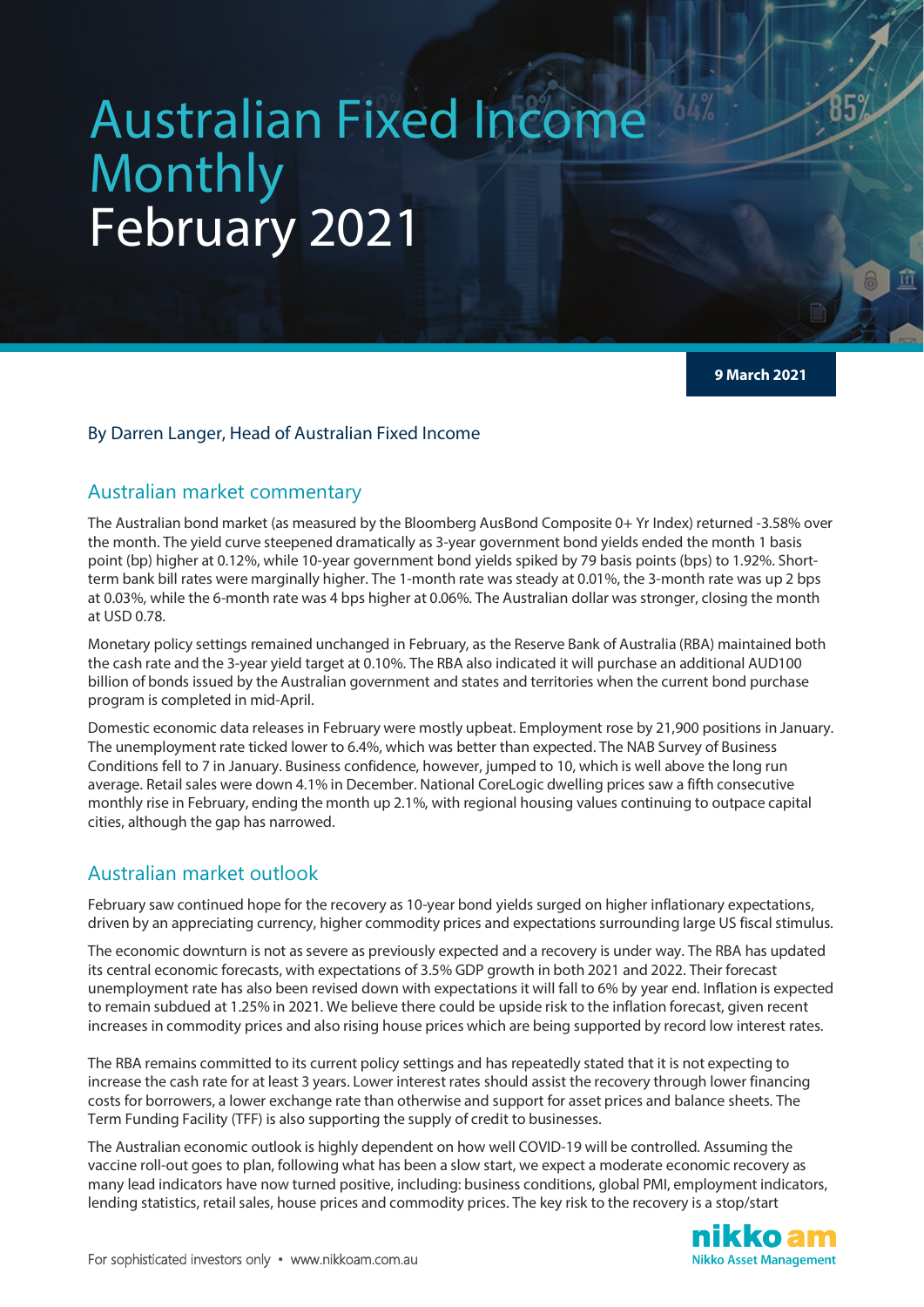economy if for any reason the vaccine roll-out does not go to plan. The impact on small businesses also remains to be seen when JobKeeper and JobSeeker cease at the end of March. From an external standpoint, the lack of international visitors and students also weighs on the outlook for the local economy, as does the trade war with China.

## Credit commentary

Credit had tightened over most of February but largely returned to start of month levels over the last few days. Spreads on synthetic indices were virtually unchanged over the month with the US CDX and Australian iTraxx and the European iTraxx 1 basis point tighter. Physical credit spreads to government had tightened more substantially over the month but sold-off to be just slightly tighter by month-end.

The Term Funding Facility (TFF) had an AUD 5 billion drawdown, the first significant amount since the deadline for the initial allowance on 30 September. There is now AUD 94 billion of undrawn limit remaining based on the January allowance numbers. From Australian Prudential Regulation Authority (APRA) data, on a 3-month annualised basis, system lending growth was 2.8%; owner occupied residential lending grew by 7.1% while investor residential was up 1.6%, but loans to non-financial businesses declined by 2.6%. APRA also reported that 1.4% of loans remain in COVID-19 related deferral at the end of January, down from 1.9% at 31 December. For housing, 1.8% of loans were in deferral while SME loan deferrals were down to 1.1%. Victoria remained more challenged (2% of book compared to 1% for the remainder of the country) but the gap is narrowing post the extended lockdowns in that state. This is the last month for deferrals and so arrears rates next month will be impacted by any loans that remain affected. APRA also announced its priorities for 2021 after COVID-19 enforced delays in 2020. The supervisory angle will resume work on recovery and resolution planning, embedding stress testing capabilities within firms and the development of climate risk. On the policy front, APRA will resume work on the new capital framework.

Updates from Australian banks were generally better than expected both in terms of profits and in the extent of the worsening of asset quality. Westpac and ANZ both released provisions boosting net profit. Competition for loans is intense as banks look to deploy the cash from the TFF and the property market strengthens offshore. Canadian banks also released provisions as the economy improves and mortgage growth picks up. UK banks also reported better than expected profits, although they warned of headwinds to loan growth.

In the non-financial market, the reporting season showed credit metrics deteriorating but operating metrics for most companies starting to recover from the fallout of COVID-19. Total leverage in the system increased as earnings continued to decline. Cost cutting has continued. Operating cash flows have been increasing faster than earnings and dividend payouts have lifted. However, credit risks are stable for most sectors while M&A activities have remained low and many companies are looking to sell more assets to reduce balance sheet leverage.

In rating news, the NSW casino inquiry's recommendation to the NSW gaming regulator that Crown and its licensee are unsuitable to hold a gaming licence generated questions on its Western Australian and Victorian operations, resulting in it being placed on CreditWatch Negative by Standard & Poor's (S&P). The proposed acquisition of ME Bank by Bank of Queensland meant that ME Bank's BBB rating from S&P, and Baa1 rating from Moody's were placed on review for an upgrade. Woodside had its BBB+ rating affirmed and removed from CreditWatch Negative by S&P. Boral's Baa2 rating was affirmed by Moody's but moved it to a negative outlook. Fitch moved the outlook on Fonterra's A rating from Negative to Stable. Transpower NZ benefited by its sovereign's upgrade and was moved to AA from AA- by S&P. Toyota Motor Corp had its outlook revised to stable from negative by S&P. The company's A+ ratings were affirmed.

In securitisation news, spreads have tightened significantly as comfort on the resilience of most issues has increased, especially as COVID-19-affected loans continue to diminish to a manageable size. At the start of the month, S&P released its November SPIN report showing 90+ day arrears decreased 2bps to 0.54%. At the end of the month, the December SPIN data was released, showing 90+ day arrears increased 10bps to 0.64%.

As an improvement on the very low supply in January, six domestic corporate issues came to market in January with a total amount of AUD 3.09 billion. Most issuers were financial (Suncorp, UBS, Svenska Handelsbanken, Defence Bank and Newcastle Building Society) with one A-REIT issue from Charter Hall LWR. Securitisation saw only one issue: an AUD 1.5 billion Triton deal from Columbus.

iikko al **Nikko Asset Management**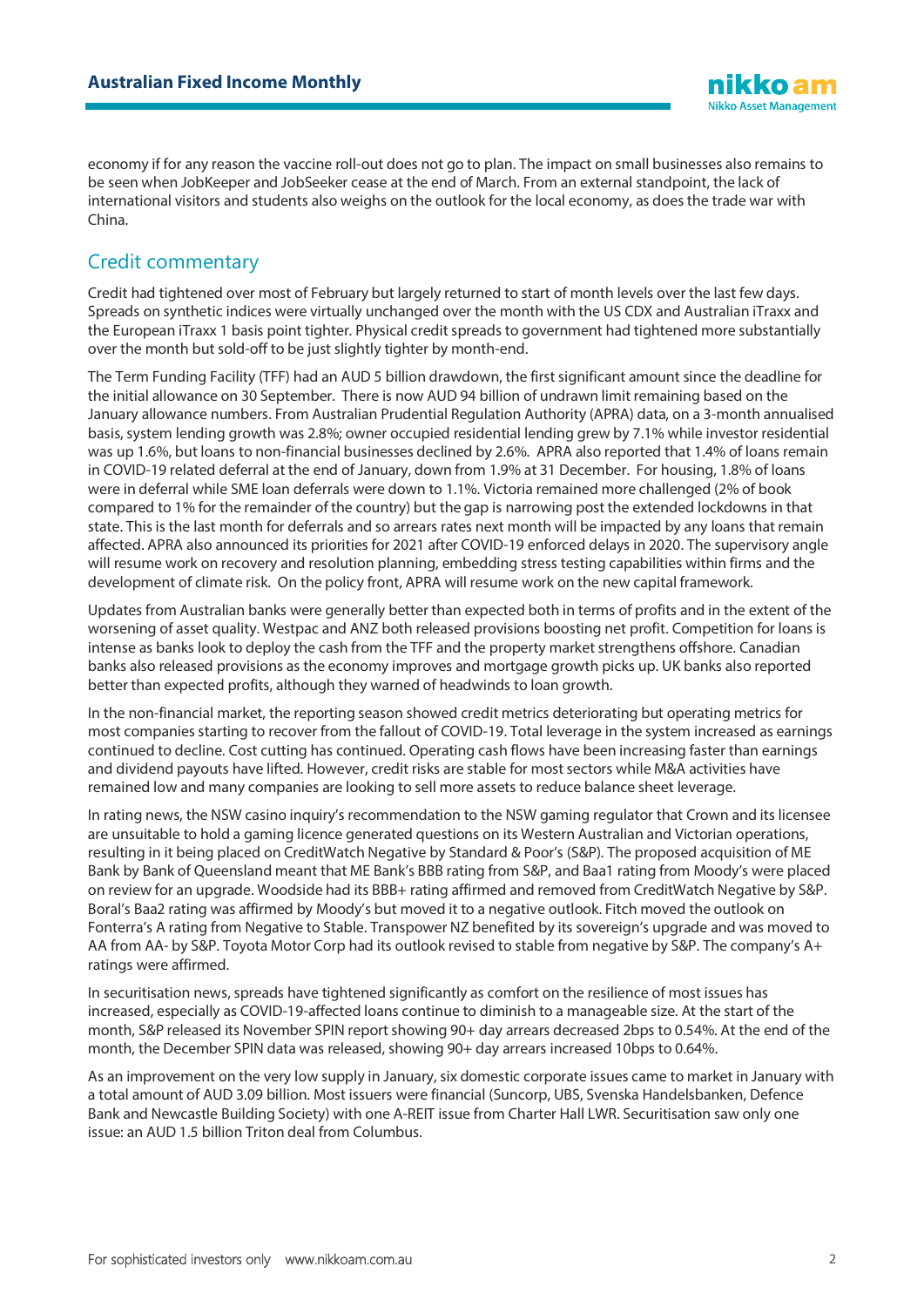## Credit outlook

With spreads still at tight levels, credit looks expensive, especially in light of recent interest rate volatility. With the pandemic still a major issue and the roll-out of the vaccine becoming a global political stress-point, uncertainty and nervousness remain at the forefront, although Australia seems to be in a good position. For credit investors, understanding the different risks involved in individual credit issuers remains highly pertinent.

This year has been notable for the weakness in supply of new issues while demand has driven physical spreads tighter. Going forward until at least markets settle and outcomes from virus-related restrictions become clearer, it would seem likely that supply will be uncertain especially in the financials. Domestic non-financial supply is traditionally less abundant and has been often tempted to offshore markets where size and maturity are more flexible.

We believe allocation to credit should be more weighted towards shorter dated credit, which is less sensitive to spread movements—although the current tightness in the spreads for this maturity sector reduces the attraction. The RBA's TFF continues to limit the need for domestic banks to access the market. For offshore issuers, caution must be applied due both to the long running issue of the complexity of the variations in treatment of capital requirements with varying rules on TLAC (total loss-absorbing capacity) and to the different levels of impact of COVID-19 in each of the markets.

Accordingly, although domestic banks typically offer a simpler value proposition, they have become increasingly expensive and harder to source. Offshore financials are therefore an important part of the investment universe. On the non-financial side, airports and airlines are the most obvious sectors to avoid but even the less immediately exposed issuers must be scrutinised very carefully for indirect impact from the challenges to the economy. Securitised products, although also becoming more expensive, would appear to be a potential area of value, but even with these a thorough examination of structure and assets is necessary and supply may be threatened by competition from the TFF.

#### **Contact us**

#### **Nikko AM Limited**

Level 26, One International Towers Sydney, 100 Barangaroo Avenue Barangaroo NSW 2000, Australia

GPO Box 3881, Sydney NSW 2001, Australia

| Phone: | $+61(0)$ 2 8072 6300     |
|--------|--------------------------|
| Fax:   | $+61(0)$ 2 8072 6304     |
| Email: | enquiries.au@nikkoam.com |

Important information: This document is prepared by Nikko Asset Management Co., Ltd. and/or its affiliates (Nikko AM) and is for distribution only under such circumstances as may be permitted by applicable laws. This document does not constitute investment advice or a personal recommendation and it does not consider in any way the suitability or appropriateness of the subject matter for the individual circumstances of any recipient.

This document is for information purposes only and is not intended to be an offer, or a solicitation of an offer, to buy or sell any investments or participate in any trading strategy. Moreover, the information in this material will not affect Nikko AM's investment strategy in any way. The information and opinions in this document have been derived from or reached from sources believed in good faith to be reliable but have not been independently verified. Nikko AM makes no guarantee, representation or warranty, express or implied, and accepts no responsibility or liability for the accuracy or completeness of this document. No reliance should be placed on any assumptions, forecasts, projections, estimates or prospects contained within this document. This document should not be regarded by recipients as a substitute for the exercise of their own judgment. Opinions stated in this document may change without notice.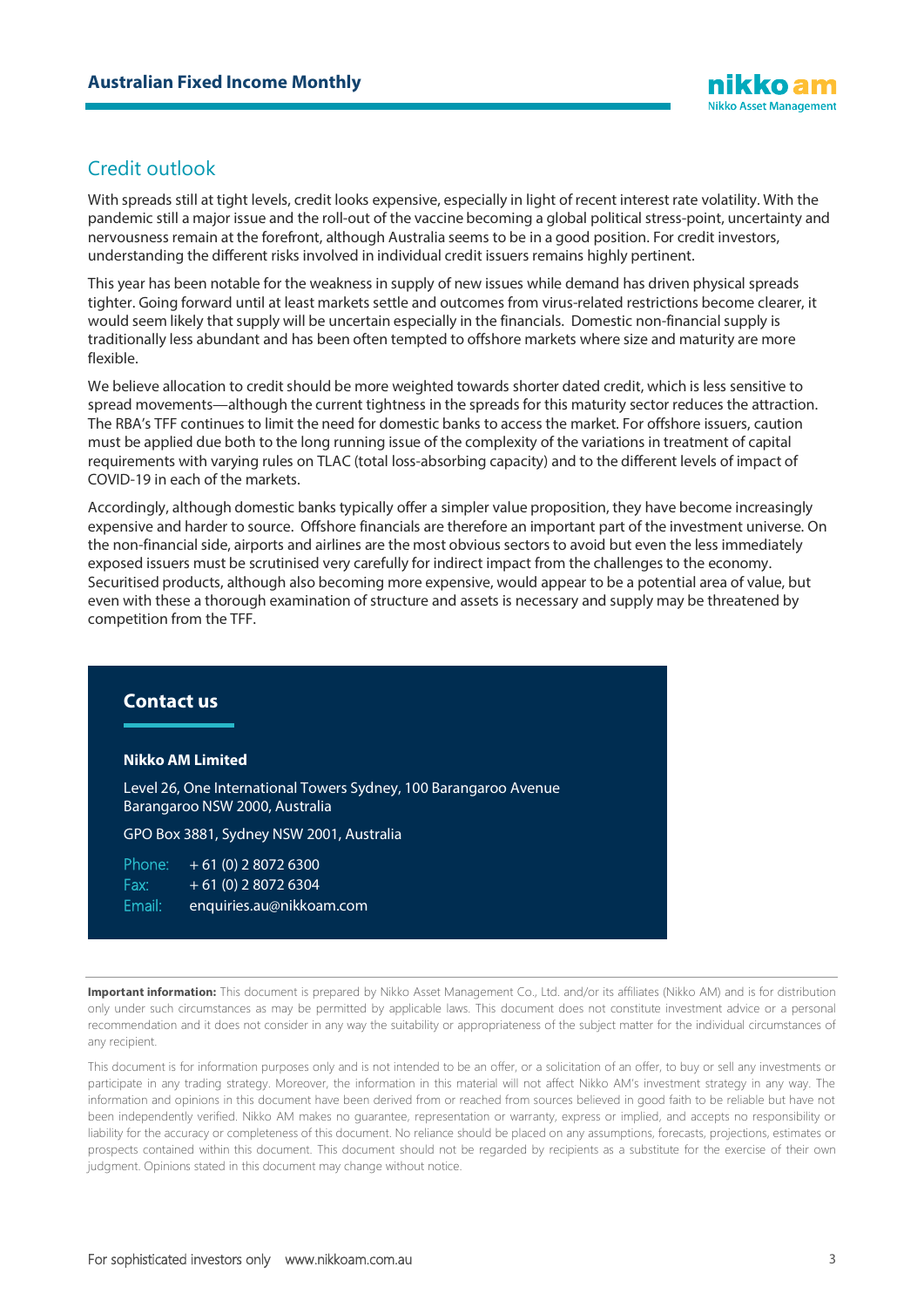In any investment, past performance is neither an indication nor guarantee of future performance and a loss of capital may occur. Estimates of future performance are based on assumptions that may not be realised. Investors should be able to withstand the loss of any principal investment. The mention of individual stocks, sectors, regions or countries within this document does not imply a recommendation to buy or sell.

Nikko AM accepts no liability whatsoever for any loss or damage of any kind arising out of the use of all or any part of this document, provided that nothing herein excludes or restricts any liability of Nikko AM under applicable regulatory rules or requirements.

All information contained in this document is solely for the attention and use of the intended recipients. Any use beyond that intended by Nikko AM is strictly prohibited.

Japan: The information contained in this document pertaining specifically to the investment products is not directed at persons in Japan nor is it intended for distribution to persons in Japan. Registration Number: Director of the Kanto Local Finance Bureau (Financial Instruments firms) No. 368 Member Associations: The Investment Trusts Association, Japan/Japan Investment Advisers Association.

United Kingdom and rest of Europe: This document constitutes a financial promotion for the purposes of the Financial Services and Markets Act 2000 (as amended) (FSMA) and the rules of the Financial Conduct Authority (the FCA) in the United Kingdom (the FCA Rules).

This document is communicated by Nikko Asset Management Europe Ltd, which is authorised and regulated in the United Kingdom by the FCA (122084). It is directed only at (a) investment professionals falling within article 19 of the Financial Services and Markets Act 2000 (Financial Promotions) Order 2005, (as amended) (the Order) (b) certain high net worth entities within the meaning of article 49 of the Order and (c) persons to whom this document may otherwise lawfully be communicated (all such persons being referred to as relevant persons) and is only available to such persons and any investment activity to which it relates will only be engaged in with such persons.

United States: This document is for information purposes only and is not intended to be an offer, or a solicitation of an offer, to buy or sell any investments. This document should not be regarded as investment advice. This document may not be duplicated, quoted, discussed or otherwise shared without prior consent. Any offering or distribution of a Fund in the United States may only be conducted via a licensed and registered broker-dealer or a duly qualified entity. Nikko Asset Management Americas, Inc. is a United States Registered Investment Adviser.

Singapore: This document is for information only with no consideration given to the specific investment objective, financial situation and particular needs of any specific person. You should seek advice from a financial adviser before making any investment. In the event that you choose not to do so, you should consider whether the investment selected is suitable for you. This publication has not been reviewed by the Monetary Authority of Singapore. Nikko Asset Management Asia Limited is a regulated entity in Singapore.

Hong Kong: This document is for information only with no consideration given to the specific investment objective, financial situation and particular needs of any specific person. You should seek advice from a financial adviser before making any investment. In the event that you choose not to do so, you should consider whether the investment selected is suitable for you. The contents of this document have not been reviewed by the Securities and Futures Commission or any regulatory authority in Hong Kong. Nikko Asset Management Hong Kong Limited is a licensed corporation in Hong Kong.

Australia: Nikko AM Limited ABN 99 003 376 252 (Nikko AM Australia) is responsible for the distribution of this information in Australia. Nikko AM Australia holds Australian Financial Services Licence No. 237563 and is part of the Nikko AM Group. This material and any offer to provide financial services are for information purposes only. This material does not take into account the objectives, financial situation or needs of any individual and is not intended to constitute personal advice, nor can it be relied upon as such. This material is intended for, and can only be provided and made available to, persons who are regarded as Wholesale Clients for the purposes of section 761G of the Corporations Act 2001 (Cth) and must not be made available or passed on to persons who are regarded as Retail Clients for the purposes of this Act. If you are in any doubt about any of the contents, you should obtain independent professional advice.

New Zealand: Nikko Asset Management New Zealand Limited (Company No. 606057, FSP22562) is the licensed Investment Manager of Nikko AM NZ Investment Scheme, the Nikko AM NZ Wholesale Investment Scheme and the Nikko AM KiwiSaver Scheme.

This material is for the use of researchers, financial advisers and wholesale investors (in accordance with Schedule 1, Clause 3 of the Financial Markets Conduct Act 2013 in New Zealand). This material has been prepared without taking into account a potential investor's objectives, financial situation or needs and is not intended to constitute personal financial advice, and must not be relied on as such. Recipients of this material, who are not wholesale investors, or the named client, or their duly appointed agent, should consult an Authorised Financial Adviser and the relevant Product Disclosure Statement or Fund Fact Sheet (available on our website: www.nikkoam.co.nz).

Kingdom of Bahrain: The document has not been approved by the Central Bank of Bahrain which takes no responsibility for its contents. No offer to the public to purchase the Strategy will be made in the Kingdom of Bahrain and this document is intended to be read by the addressee only and must not be passed to, issued to, or shown to the public generally.

Kuwait: This document is not for general circulation to the public in Kuwait. The Strategy has not been licensed for offering in Kuwait by the Kuwaiti Capital Markets Authority or any other relevant Kuwaiti government agency. The offering of the Strategy in Kuwait on the basis a private placement or public offering is, therefore, restricted in accordance with Decree Law No. 7 of 2010 and the bylaws thereto (as amended). No private or public offering of the Strategy is being made in Kuwait, and no agreement relating to the sale of the Strategy will be concluded in Kuwait. No marketing or solicitation or inducement activities are being used to offer or market the Strategy in Kuwait.

Kingdom of Saudi Arabia: This document is communicated by Nikko Asset Management Europe Ltd (Nikko AME), which is authorised and regulated by the Financial Services and Markets Act 2000 (as amended) (FSMA) and the rules of the Financial Conduct Authority (the FCA) in the United Kingdom (the FCA Rules). This document should not be reproduced, redistributed, or sent directly or indirectly to any other party or published in full or in part for any purpose whatsoever without a prior written permission from Nikko AME.